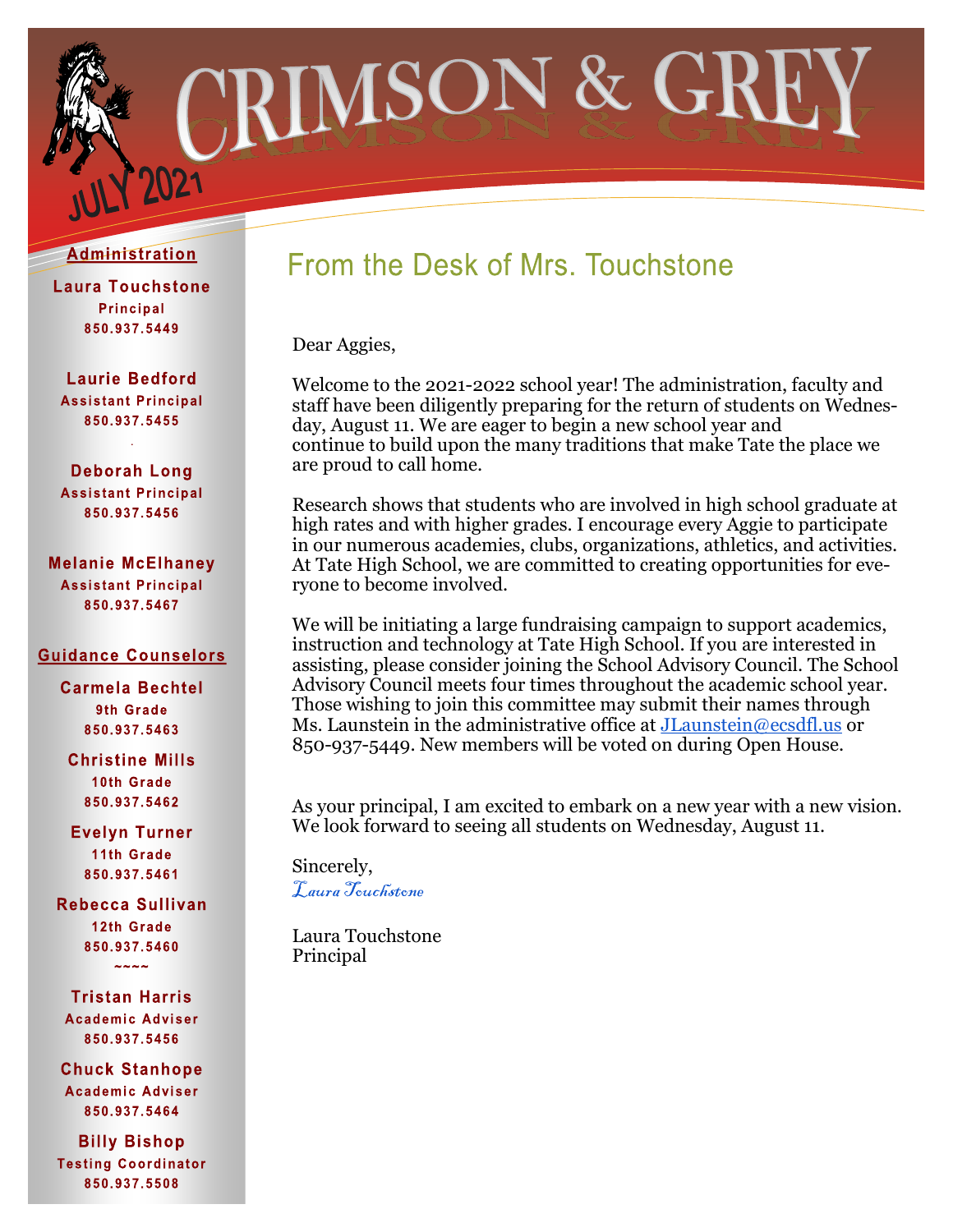

*Page 2 Crimson & Grey*

## **School Starting Times and Dates**

The first day for students is August 11th. Starting time is **8:30** AM and dismissal is **3:10** PM. Student attendance on the first day is extremely important, and students should be prompt when arriving at school. Students should report 1st period the first day of school.

## **Change of Address**

# **Contact Information**

**Phone: 850-937-2300 Fax: 850-937-2328 1771 Tate Road, Cantonment, FL 32533**

**Website: http://ths-ecsd-fl.schoolloop.com/**

To email a teacher: Select **Faculty & Staff**, click on the icon to the left of their name

For a parent/teacher conference or phone conference: 850-937-5459, to speak to the Guidance Secretary

Physical addresses cannot be changed without a proof of residence (lease/mortgage or utility bill). Phone bills or cable bills will not be accepted. Please see our data specialist or school secretary in the front office to make these changes.

## **Attendance Procedures/Check Outs**

Student attendance continues to be a primary school goal. Research shows a direct correlation between student attendance and success.

- District policy requires parents to send in an Absence Verification form to the Attendance Office within three days for **all absences**. These forms can be obtained on the District website, Tate website or in the Tate High Attendance Office.
- Students who check in or out of school for a medical appointment must provide a parent note/doctors not upon return to school for the absence to be excused.
- All missed assignments can be made up within an appropriate timeframe. It is the student's responsibility to request all missed assignments from his/her teachers. Students are allowed one day to turn in makeup work for each day missed. *For example: If a student is absent 3 consecutive days, the student will have 3 days to complete the missed assignments.*
- If there are extenuating circumstances, please contact the attendance clerk, 850-937-5469.
- **A weekly report is transmitted to the state regarding absences, and students who accrue 15 or more unexcused absences in a 90 day period may lose their driver's license.**
- Students will not be permitted to check out after **2:40,** except for emergencies. Please plan accordingly. **On pep rally/assembly days, students are not permitted to check out after 2:00.**

## **Late Check-Ins**

Each student will receive three parental discretion check-ins per semester via the completion of the Absence Verification Form. A doctor's note will be required after the third check-in if applicable. Students who are not in class by the 8:30am tardy bell must check in through the Attendance Office. The following Check-In Policy will be followed on/after the 3rd unexcused check-in:

- 3rd Tardy—Minor referral, contact parent & referred to Academic Advisor
- 4th Tardy—Office Discipline Referral, warning of loss of driving privilege, & assigned lunch detail
- 5th Tardy—Office Discipline Referral, Lunch detention, & loss of driving privilege for 1 week
- 6th Tardy—Office Discipline Referral, & referral to Child Study Team, Parent Conference, Loss of driving privilege for semester

## **Safety/Parking**

Providing a safe environment is both a district and a school expectation. Please adhere to the following policies:

- Students should not arrive on campus before **8:00** AM nor remain after **3:40** PM unless they are involved in a supervised activity.
- **The drive closest to the Tate Building should not be used to drop off or pick up students from 8:00 AM until 9:05 AM or from 2:35 PM until 3:40 PM.** The front of the Tate Building must remain clear to provide access for emergency vehicles and for handicapped access.
- Students should be picked up and dropped off at the covered walkway in front of the Jennings and Pierce buildings only.
- After hours pick-up is in front of the **Jennings Building only**. Students should not wait by the gate for a ride. The school is unable to provide supervision or ensure the safety of students left after hours.
- **The back gate/bus gate should not be used from 8:00 AM until 9:05 AM or from 2:35 PM until 3:35 PM to allow buses to enter and exit.**
- Student parking is only allowed in the Senior and underclassmen parking lot with a parking decal *(see Parking Decals on page 4).*
- Students are not allowed to go to their vehicles during school hours without permission from the Deans' Office.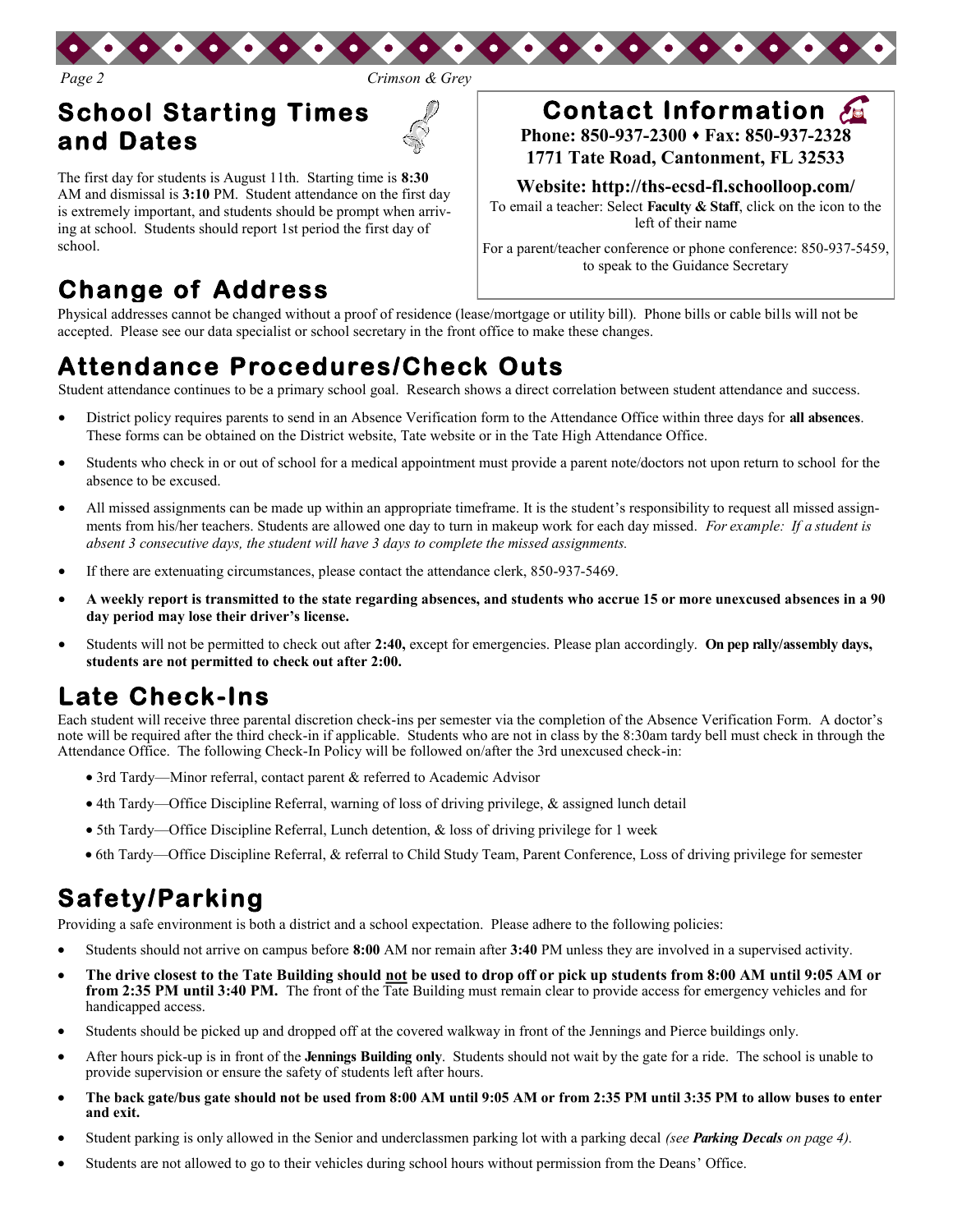

## **Student Schedules/Orientation for Incoming 9th Graders**

- **Monday, August 9: 9th Grade/New Student Orientation,** 9:00 a.m. to 11:00 a.m. in the Fryman Gym. This program will begin with a general meeting in the gym. The administration, coaches, and club sponsors will be available to answer any questions. Following the assembly, Tate leadership students will be present to assist in learning where classes are located.
- **Monday, August 9: 10th, 11th, and 12th grade students may view their schedules on FOCUS and locate their classes on campus** from 1:00 p.m. to 3:00 p.m.
- A copy of the students schedule will be provided the first day school.
- If your child has a problem with his/her schedule, guidance counselors **will not** be available to change schedules during the first week of school. Teachers have been instructed to direct students to access the 2021/2022 Course Change Request Form located on the Tate website. Students may submit schedule change requests for the following reasons: he/she is in a course already completed, he/she is in the wrong level of a course, or if they have a non-scheduled class during an identified time slot. Students who have an elective course on their schedule that they did not ask for may complete the google form available on the website. Those requests will be handled as quickly as possible on a space available basis. Your cooperation in following the above procedure will help our school operate more efficiently for all students. If a student's schedule must be changed to balance classes, every effort will be made to avoid disrupting the remaining schedule.

### **Grading Scale and Grading Periods**

Our district operates on nine week grading periods . Parent should visit the Parent Portal at: **ecsd-fl.schoolloop.com/focuspp**  or may access the Portal via the Escambia County School District website. This resource will provide parents the opportunity to monitor their child's grades at any time during a nine-week or semester.

.

In addition, you may contact the teacher for a phone conference or make an appointment through the guidance office to meet with the teacher.

Nine-week grading periods give students more opportunities to earn grades on which to be evaluated; however, the weight of the nine-week grade will significantly impact the final grade for the semester. **We encourage you to remain informed regarding your child's grades and attendance.**



The grading scale for all classes

| is as follows: |   |
|----------------|---|
| 90-100         | A |
| 80-89          | в |
| 70-79          | € |
| 60-69          | Ð |
|                |   |

*Cheating will result in serious consequences which will include a zero on the assignment, removal from any leadership positions,* 

*honor clubs, and other disciplinary action. Plagiarism, especially from the Internet, is cheating.*

# **Student Rights and Responsibility Handbook**

All students and parents will be responsible and have access to the **Student Rights and Responsibility Handbook (**ecsd-fl.schoolloop.com/families) Once students receive a Chromebook, they will sign an acceptance sheet indicating that they are aware and responsible for the contents in the R&R Handbook. Any student who does not have access to the internet may request a hard copy via the administrative office.

**Prescription/non-prescription drugs are not to be in the possession of any student while on campus. Please refer to district policy regarding the appropriate handling of prescription medications which is included in the Rights and Responsibilities Handbook. If a student is to take any medication on campus, the medication is to be provided to the health nurse or aide in the clinic along with the doctor's directions regarding the dispensing of the medication. A student who carries a prescription medication even when the prescription is for him/her is in violation of district policy and is in danger of serious disciplinary action which may include expulsion. Please review the Serious Breech of Conduct/Very Serious Breech of Conduct located in the Rights and Responsibilities Handbook.**

## **Lunch Policies/Procedures**

- **Students are not allowed to have fast food brought to/delivered to school**.
- During their lunch period, students are only permitted in the cafeteria, patio, or designated areas.
- All student eat free breakfast and lunch..
- A la carte items can be purchased.